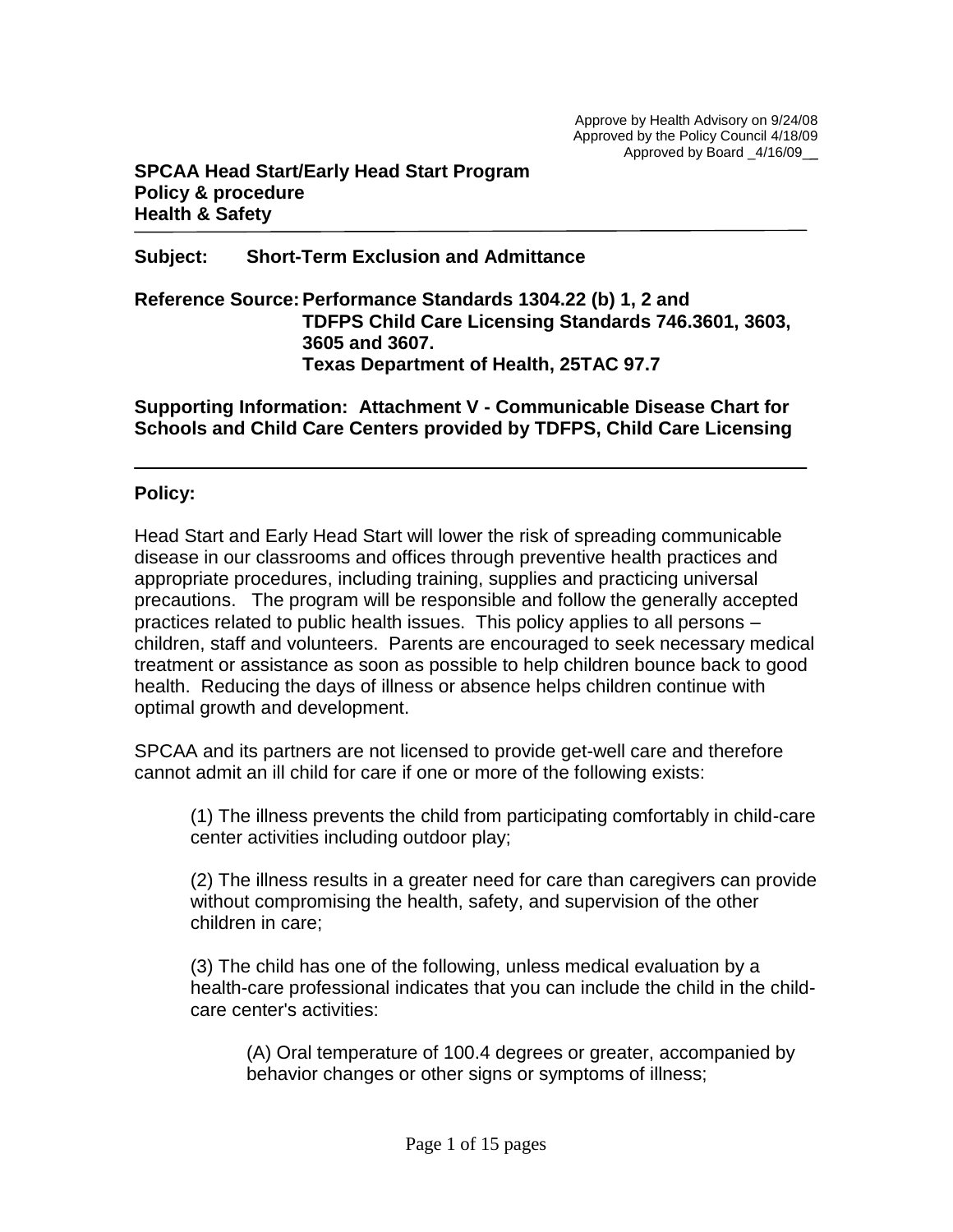(B) Rectal temperature of 101.4 degrees or greater, accompanied by behavior changes or other signs or symptoms of illness;

(C) Armpit temperature of 99.4 degrees or greater, accompanied by behavior changes or other signs or symptoms of illness; or

(D) Symptoms and signs of possible severe illness such as lethargy, abnormal breathing, uncontrolled diarrhea, two or more vomiting episodes in 24 hours, rash with fever, mouth sores with drooling, behavior changes, or other signs that the child may be severely ill; or

(4) A health-care professional has diagnosed the child with a communicable disease, and the child does not have medical documentation to indicate that the child is no longer contagious.

Per state licensing requirements, specific communicable diseases exclude a child from attending the center. They reference Subchapter R, Health Practices Division 3, Illness and Injury and lists of communicable diseases that exclude a child from care, including a get-well care program, are defined by the Texas Department of Health (TDH) in 25 TAC §97.7 (relating to Diseases Requiring Exclusion from Child-Care Facilities and Schools). These can be accessed this information from the Texas Department of Health or Licensing staff.

Also attached to this policy is Attachment V from the Texas Child Care Licensing Standards which provides guidance on signs and symptoms, incubation periods, exclusion from attendance, readmission criteria, if the disease is reportable, and notes for prevention and treatment.

The Texas Department of Health (department) publication titled "Recommendations for the Prevention and Control of Communicable Diseases in a Group-Care Setting" may be used to determine the incubation period, early signs of illness, and prevention/treatment measures of communicable conditions. Copies are available from the Infectious Disease Epidemiology and Surveillance Division, Texas Department of Health, 1100 West 49th Street, Austin, Texas 78756 upon request.

SPCAA as the owner or operator of child-care licensed facilities, or its partners as school administrator or operators of child care facilities shall exclude from attendance any child having or suspected of having a communicable condition.

Parent will be provided a Fact Sheet on illness child is experiencing as part of health and preventive education.

If a child is sent home (excluded) from the center, the child will not be able to return to the center until 24 hours after close of business on the day the child is sent home, and is symptom free. When the child returns to the center, the daily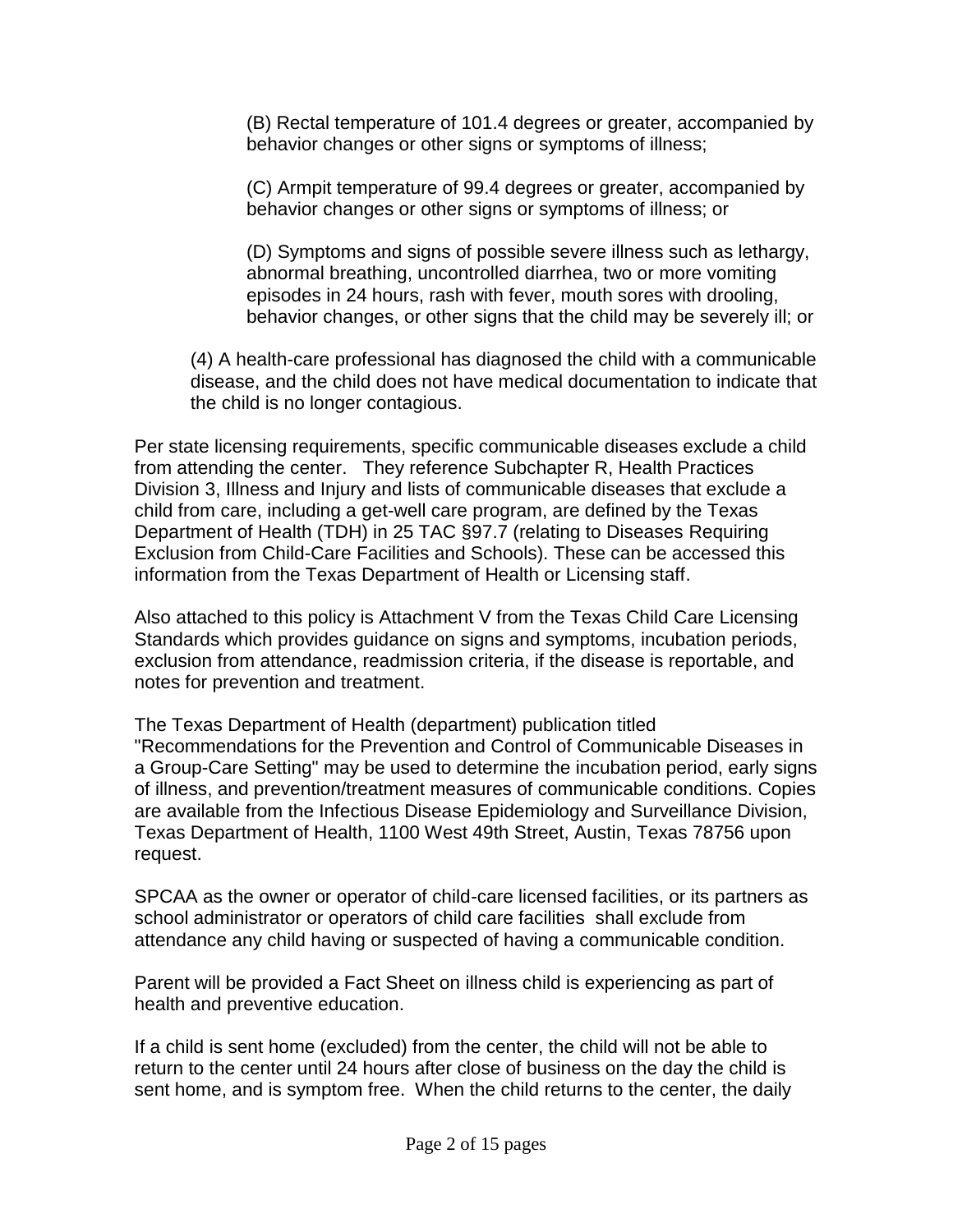health check must be completed, in the presence of the parent, to make sure child is symptom free and able to participate in the daily activities.

# **Example of child who is ill:**

**Child vomited at 8:30 am on Monday, September 22, 2008 and again at 8:45am.**

**Mother was called at 9:50 am to pick up the child. As stated on Short Term Exclusion Policy a child my return to school 24 hours after close of business which is 5:30 p.m. Child may return on Wednesday, September 25, 2008 at 7:30 a.m.** 

If the child has a fever, the child cannot return to the classroom until they have 8 (eight) hours without a fever reducer (medication) to maintain a normal temperature.

**Example of child who is ill and has fever:**

**Monday, October 6, 2008 - Child came to school and teacher noticed the child was hardly eating breakfast and was not as talkative. Teacher took temperature at 9:00 am – temperature 102.3 and again at 9:30 am and it was 102.6. Parent was called at 9:35 am. As stated on Short Term Exclusion Policy a child my return to school 24 hours after close of business which is 5:30 p.m. Child would be allowed to return on Wednesday, October 8, 2008 at 8:00 am.** 

**When the child returned to school on Wednesday, October 8, 2008 at 8:00am, parent stated the child had a taken Tylenol at 7:30pm on Tuesday, October 7, 2008 for a temperature of 101. The child must be free of fever for 8 hours without using any medication to reduce temperature therefore child could not stay at the center but could return 8:00 am on Thursday, October 9**, **2008**.

Exclusion shall continue until the readmission criteria for the conditions are met. The conditions and readmission criteria are as follows:

(1) amebiasis--exclude until treatment is initiated;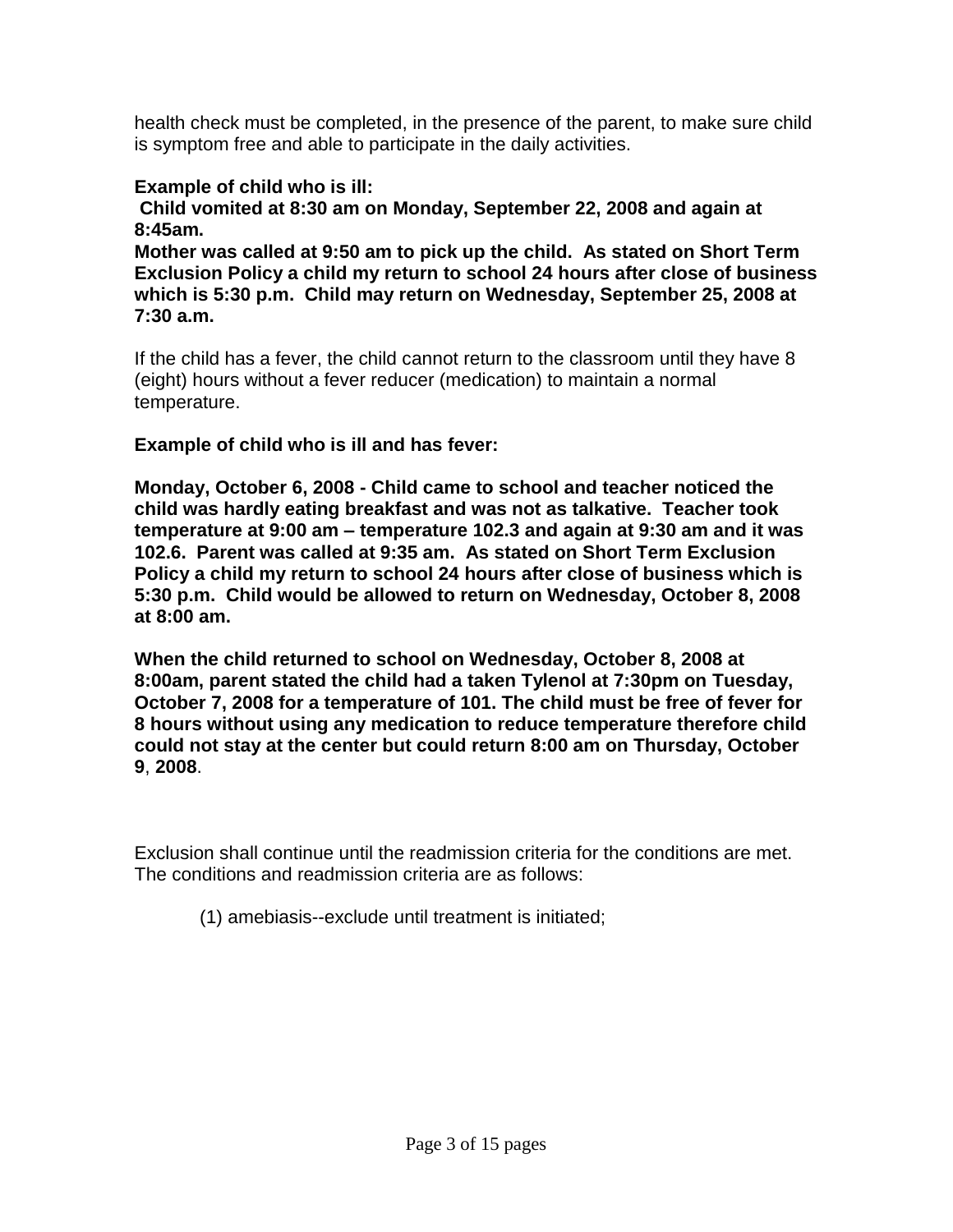#### **Amebiasis**

Incubation Period: Commonly 2-4 weeks

Signs and Symptoms: Intestinal disease may vary from asymptomatic to acute dysentery with bloody diarrhea, fever, and chills. Parasite may disseminate to other internal organs.

**Exclusion from Attendance: Yes** 

Readmission Criteria: After treatment is initiated.

Reportable Disease: Yes, call (800) 705-8868.

Prevention, Treatment and Comments: Adequate treatment is necessary to prevent/eliminate extraintestinal disease. Teach importance of hand washing. Relatively uncommon in the United States, but can be acquired in developing countries. Spread by personal contact or through food and/or drink.

Children should not be given aspirin for symptoms of any viral disease, confirmed or suspected, without consulting a physician.

#### (2) campylobacteriosis--exclude until after diarrhea and fever subside;

#### Campylobacteriosis

**Incubation Period:** Range  $1 - 10$  days, Commonly  $2 - 5$  days

- Signs and Symptoms: Sudden onset of diarrhea, abdominal pain, fever, malaise, nausea, and vomiting.
- **Exclusion from Attendance: Yes**

Readmission Criteria: After diarrhea and fever subside.

Reportable Disease: Yes, call (800) 705-8868.

**Prevention, Treatment and Comments: Teach importance of hand washing. Frequently a** foodborne infection.

Children should not be given aspirin for symptoms of any viral disease, confirmed or suspected, without consulting a physician.

(3) chickenpox--exclude until after seven days from onset of rash, except immunocompromised individuals who should not return until all blisters have crusted over (may be longer than seven days); Chickenpox (varicella)

**Incubation Period:** Range  $2 - 3$  weeks, Commonly  $13 - 17$  days

Signs and Symptoms: Fever and rash that may appear first on head, then spread to body. Usually two or three crops of new blisters that heal, sometimes leaving scabs.

**Exclusion from Attendance: Yes** 

Readmission Criteria: Seven days after onset of rash. Immunocompromised individuals should not return until all blisters have crusted over.

Reportable Disease: Yes, call (800) 705-8868.

Prevention, Treatment and Comments: Shingles is a reactivation of the varicella virus. Since contact with the virus may cause chickenpox in a susceptible child, it is recommended that a case of shingles be treated similar to a case of chickenpox. Vaccine available.

Children should not be given aspirin for symptoms of any viral disease, confirmed or suspected, without consulting a physician.

(4) common cold--exclude until fever subsides;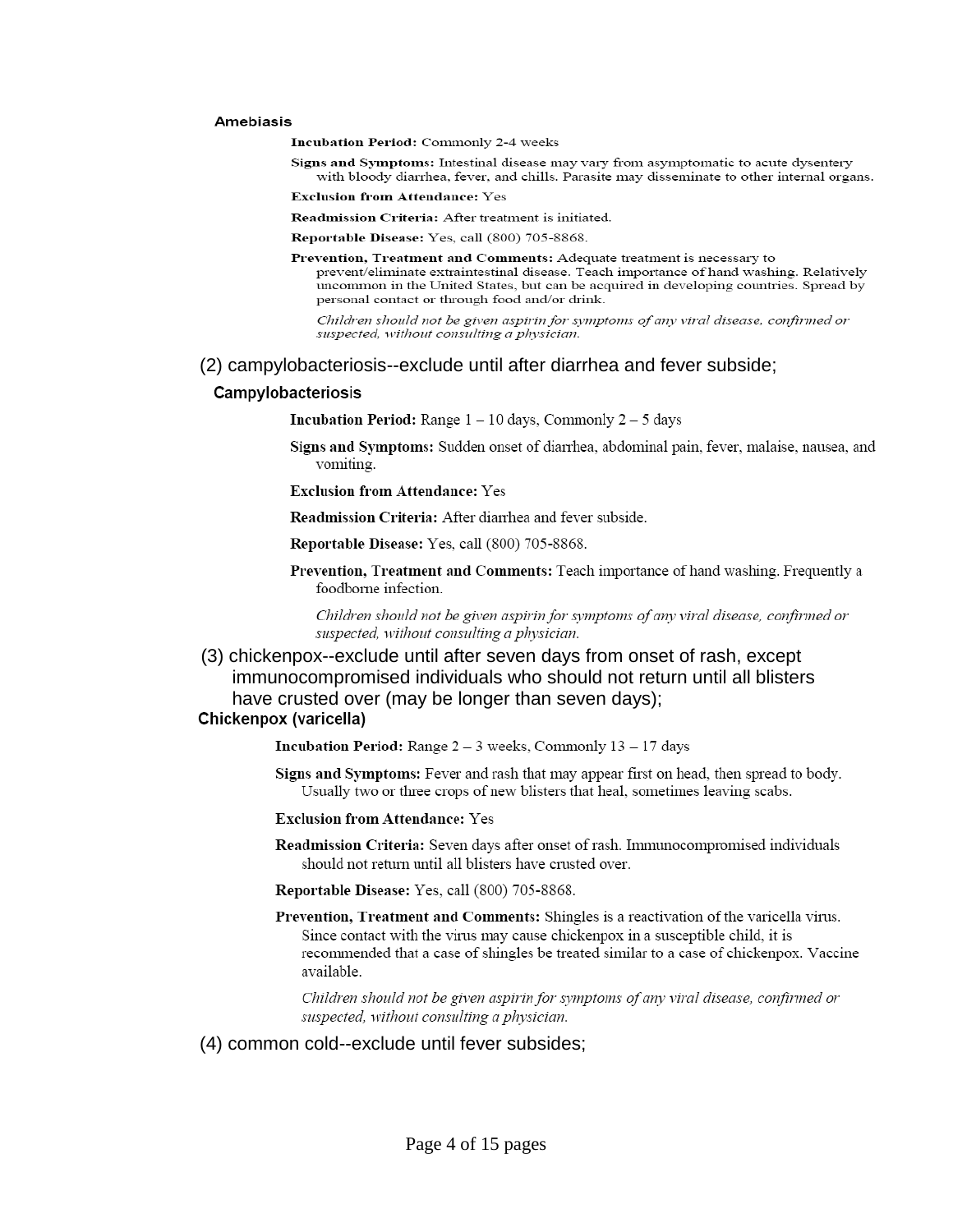## **Common Cold**

**Incubation Period:** Range  $1 - 5$  days; Commonly 2 days

Signs and Symptoms: Runny nose, watery eyes, fatigue, coughing, and sneezing.

Exclusion from Attendance: No, unless fever is present. (see Fever)

Readmission Criteria: After fever subsides.

#### Reportable Disease: No

Prevention, Treatment and Comments: Teach importance of washing and covering mouth when coughing or sneezing. Colds are caused by viruses; antibiotics are not indicated.

Children should not be given aspirin for symptoms of any viral disease, confirmed or suspected, without consulting a physician.

## (5) conjunctivitis, bacterial and/or viral--exclude until written permission and/or permit is issued by a physician or local health authority;

## Conjunctivitis, bacterial or viral (Pink Eye)

**Incubation Period:** Bacterial:  $1 - 3$  days. Viral: 12 hours to 12 days

Signs and Symptoms: Red eyes, usually with some discharge or crusting around eyes.

**Exclusion from Attendance: Yes** 

Readmission Criteria: Until effective treatment and approval by HCW.

#### Reportable Disease: No

Prevention, Treatment and Comments: Teach importance of hand washing. Allergic conjunctivitis is not contagious and may be confused with bacterial and viral conjunctivitis.

Children should not be given aspirin for symptoms of any viral disease, confirmed or suspected, without consulting a physician.

## (6) fever--exclude until fever subsides;

## Fever

**Incubation Period: N/A** 

Signs and Symptoms: Oral temperature of  $38^{\circ}$ C (100.4 $^{\circ}$ F) or greater. Measure when no antipyretics (an agent that reduces fever) are given.

**Exclusion from Attendance: Yes** 

Readmission Criteria: After fever subsides.

Reportable Disease: No

## **Prevention, Treatment and Comments:**

Children should not be given aspirin for symptoms of any viral disease, confirmed or suspected, without consulting a physician.

## (7) fifth disease (erythema infectiosum)--exclude until fever subsides;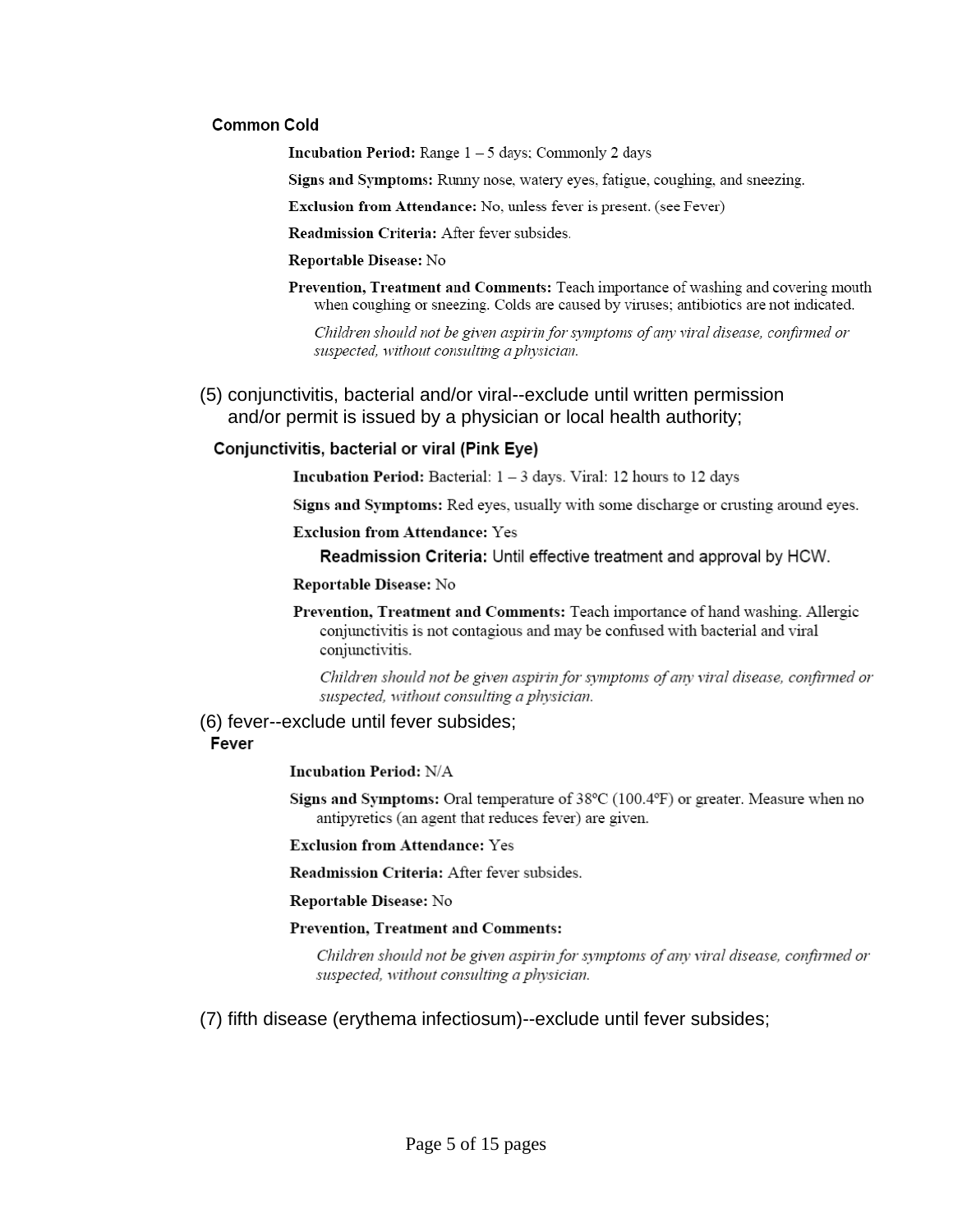## Fifth Disease (erythema infectiosum) Human Parvovirus

**Incubation Period:** Variable:  $4 - 20$  days.

Signs and Symptoms: Redness of the cheeks and body. Rash may reappear. Fever does not usually occur.

**Exclusion from Attendance: No. unless fever.** 

Readmission Criteria: After fever subsides.

Reportable Disease: No

Prevention, Treatment and Comments: Individual should be seen by a physician to rule out a diagnosis of measles or rubella. Pregnant women who have been exposed should consult their physician.

Children should not be given aspirin for symptoms of any viral disease, confirmed or suspected, without consulting a physician.

## (8) gastroenteritis, viral--exclude until diarrhea subsides; **Gastroenteritis, Viral**

**Incubation Period:** Variable, usually  $1 - 3$  days

Signs and Symptoms: Nausea and diarrhea. Fever does not usually occur.

**Exclusion from Attendance: Yes** 

Readmission Criteria: After diarrhea subsides.

Reportable Disease: No

Prevention, Treatment and Comments: Teach importance of good hand washing.

Children should not be given aspirin for symptoms of any viral disease, confirmed or suspected, without consulting a physician.

## (9) giardiasis--exclude until diarrhea subsides; Giardiasis

**Incubation Period:** Range  $3-25$  days or longer, Commonly  $7-10$  days

Signs and Symptoms: Gradual onset of nausea, bloating, pain and foul-smelling diarrhea. May recur several times over a period of weeks.

**Exclusion from Attendance: Yes** 

Readmission Criteria: After diarrhea subsides.

Reportable Disease: No

Prevention, Treatment and Comments: Treatment is recommended. Teach importance of good hand washing. Can spread quickly in child-care facilities. Check household contacts for evidence of infection.

Children should not be given aspirin for symptoms of any viral disease, confirmed or suspected, without consulting a physician.

(10) head lice (pediculosis)—As per Health Advisory children will be lice and nit free and be exclude until one medicated shampoo or lotion treatment has been given;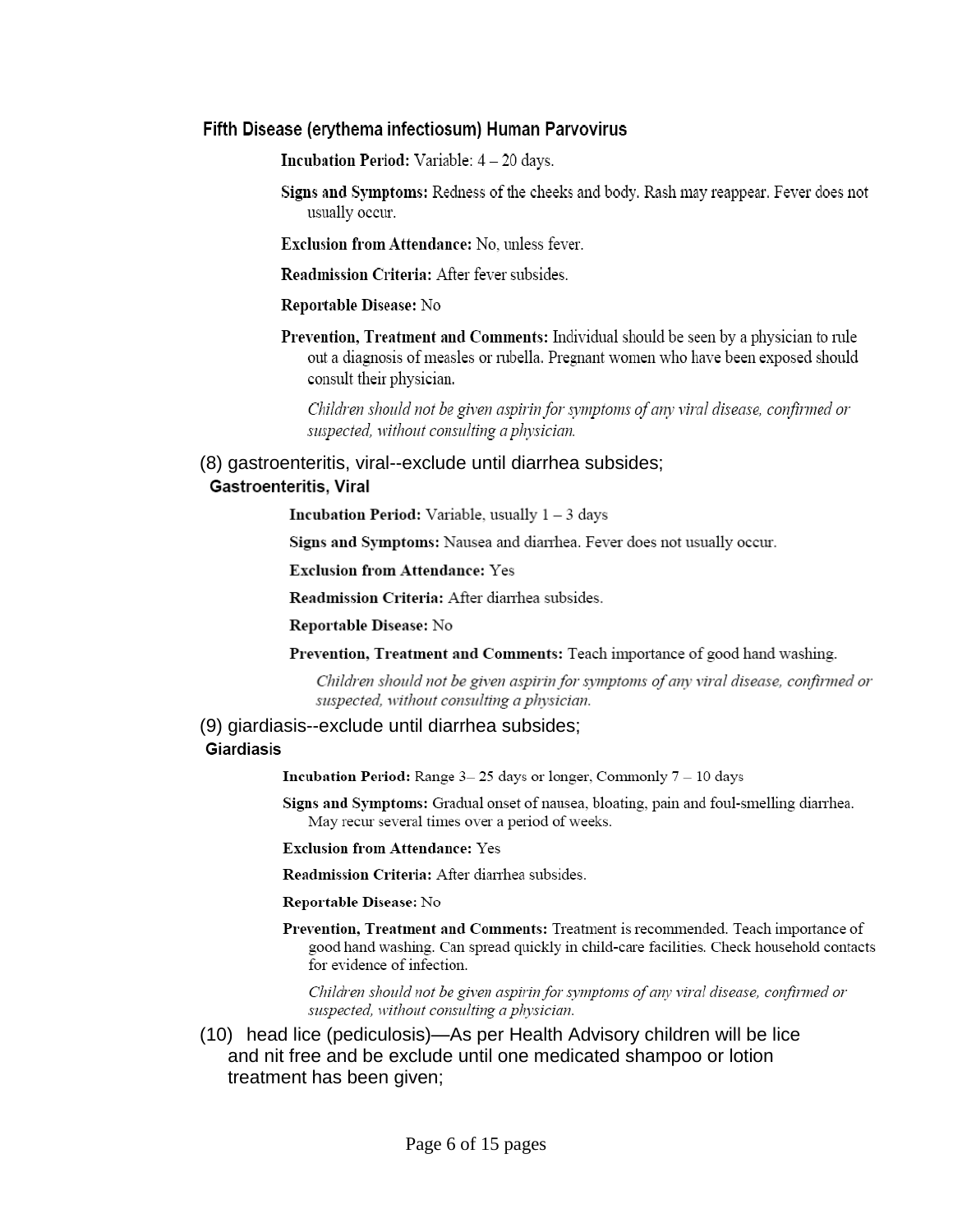#### Head lice (Pediculosis)

**Incubation Period:** Eggs hatch in  $7 - 10$  days

Signs and Symptoms: Itching and scratching of scalp. Presence of pinpoint-sized white eggs (nits) that will not flick off the hair shaft and live lice.

Exclusion from Attendance: Yes, with live lice.

Readmission Criteria: After one medicated shampoo or lotion treatment has been given.

#### **Reportable Disease:** No

- Prevention, Treatment and Comments: Second shampoo or lotion treatment is recommended in  $7 - 10$  days. Teach importance of not sharing combs, brushes, hats, and coats. Check household contacts for evidence of infestation.
- (11) hepatitis, viral, Type A--exclude until one week after onset of illness;

## **Hepatitis A**

Incubation Period: Range 15 - 50 days, Commonly 25 - 30 days

Signs and Symptoms: Most children have no symptoms; some have flu-like symptoms or diarrhea. Adults may have fatigue, nausea and vomiting, anorexia, and abdominal pain. Jaundice, dark urine, or diarrhea may or may not be present.

#### **Exclusion from Attendance: Yes**

Readmission Criteria: One week after onset of illness.

Reportable Disease: Yes, call (800) 705-8868.

Prevention, Treatment and Comments: Vaccine available. Teach importance of hand washing. Immune globulin should be given to household contacts. If more than one case occurs in a child-care facility, immune globulin should be considered for all contacts at the facility.

Children should not be given aspirin for symptoms of any viral disease, confirmed or suspected, without consulting a physician.

## (12) impetigo--exclude until treatment has begun; Impetigo

**Incubation Period:** Variable, usually  $4 - 10$  days

Signs and Symptoms: Blisters on skin, commonly hands and face, that open and become covered with yellowish crust. Fever does not usually occur.

**Exclusion from Attendance: Yes** 

Readmission Criteria: After treatment has begun.

Reportable Disease: No

Prevention, Treatment and Comments: Keep lesions covered. Teach importance of hand washing and keeping fingernails clean.

Children should not be given aspirin for symptoms of any viral disease, confirmed or suspected, without consulting a physician.

- (13) infectious mononucleosis--exclude until physician decides or fever subsides:
- (14) influenza--exclude until fever subsides;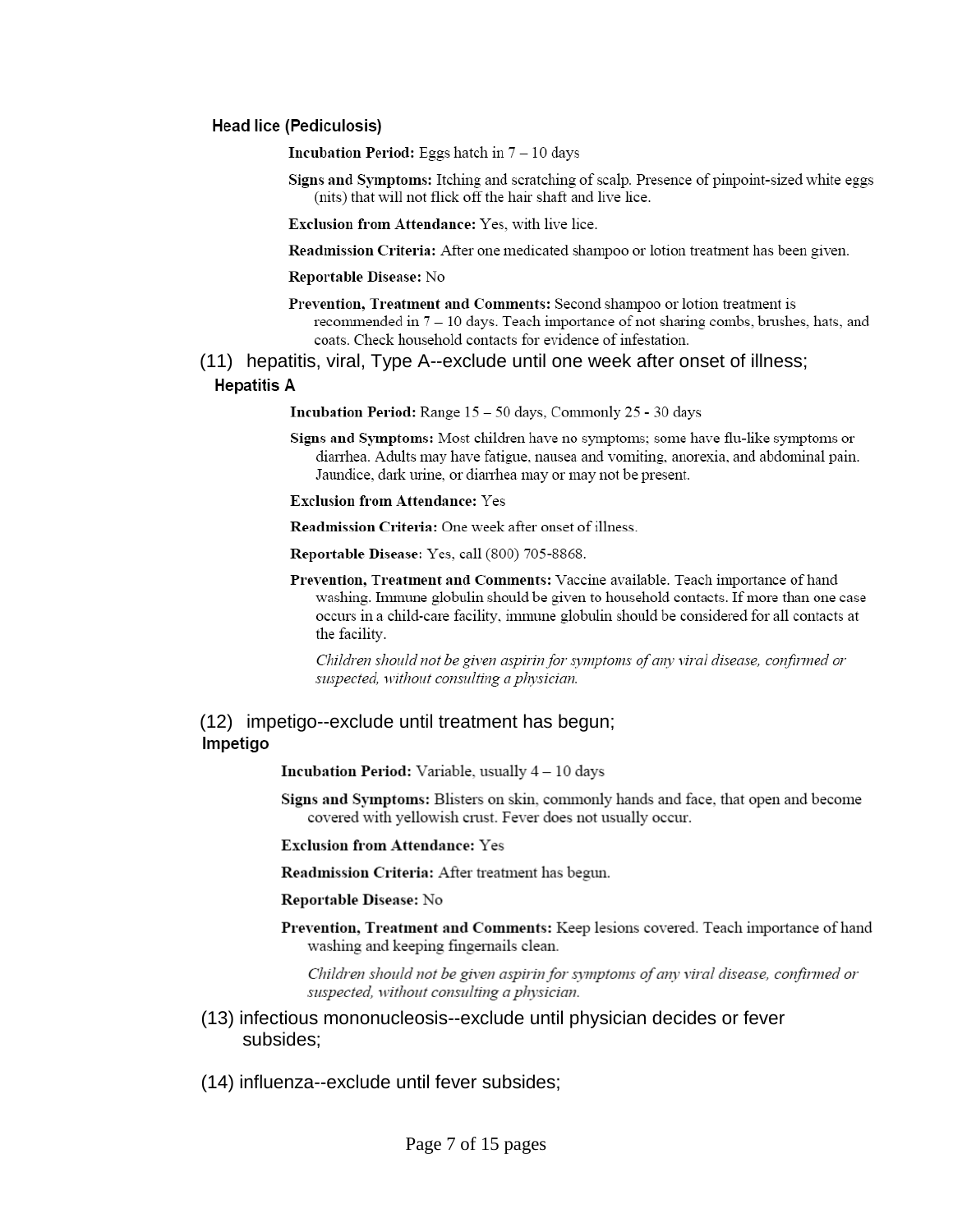#### Influenza (Flu)

**Incubation Period:** Commonly  $1 - 3$  days

Signs and Symptoms: Rapid onset of fever, headache, sore throat, dry cough, chills, lack of energy, and muscle aches.

**Exclusion from Attendance: Yes** 

Readmission Criteria: After fever subsides.

#### Reportable Disease: No

Prevention, Treatment and Comments: Vaccine available and recommended for children age  $6-24$  months and with certain chronic diseases. Anti-viral therapy available for patients with influenza type A.

Children should not be given aspirin for symptoms of any viral disease, confirmed or suspected, without consulting a physician.

(15) measles (rubeola)--exclude until four days after rash onset or in the case of an outbreak, unimmunized children should also be excluded for at least two weeks after last rash onset occurs:

## Measles (rubeola)

**Incubation Period:** Range  $7 - 18$  days; Commonly  $8 - 12$  days

- Signs and Symptoms: Runny nose, watery eyes, fever, and cough. A blotchy red rash, which usually begins on the face, appears between the third and seventh day.
- Exclusion from Attendance: Yes. In an outbreak, unimmunized children should be excluded for at least two weeks after last rash onset.

Readmission Criteria: Four days after onset of rash.

- Reportable Disease: Yes, immediately call (800) 705-8868.
- Prevention, Treatment and Comments: Children should not be given aspirin for symptoms of any viral disease, confirmed or suspected, without consulting a physician. Vaccine available.

## (16) meningitis, bacterial--exclude until written permission and/or permit is issued by a physician or local health authority;

#### **Meningitis, bacterial**

**Incubation Period:** Commonly  $2 - 10$  days

Signs and Symptoms: Sudden onset of high fever and headache, usually with vomiting.

**Exclusion from Attendance: Yes** 

Readmission Criteria: Until effective treatment and approval by HCW.

Reportable Disease: Yes, call (800) 705-8868.

Prevention, Treatment and Comments: Prophylactic antibiotics may be recommended for family members and close contacts at a child-care facility. Vaccine available.

Children should not be given aspirin for symptoms of any viral disease, confirmed or suspected, without consulting a physician.

(17) meningitis, viral--exclude until fever subsides;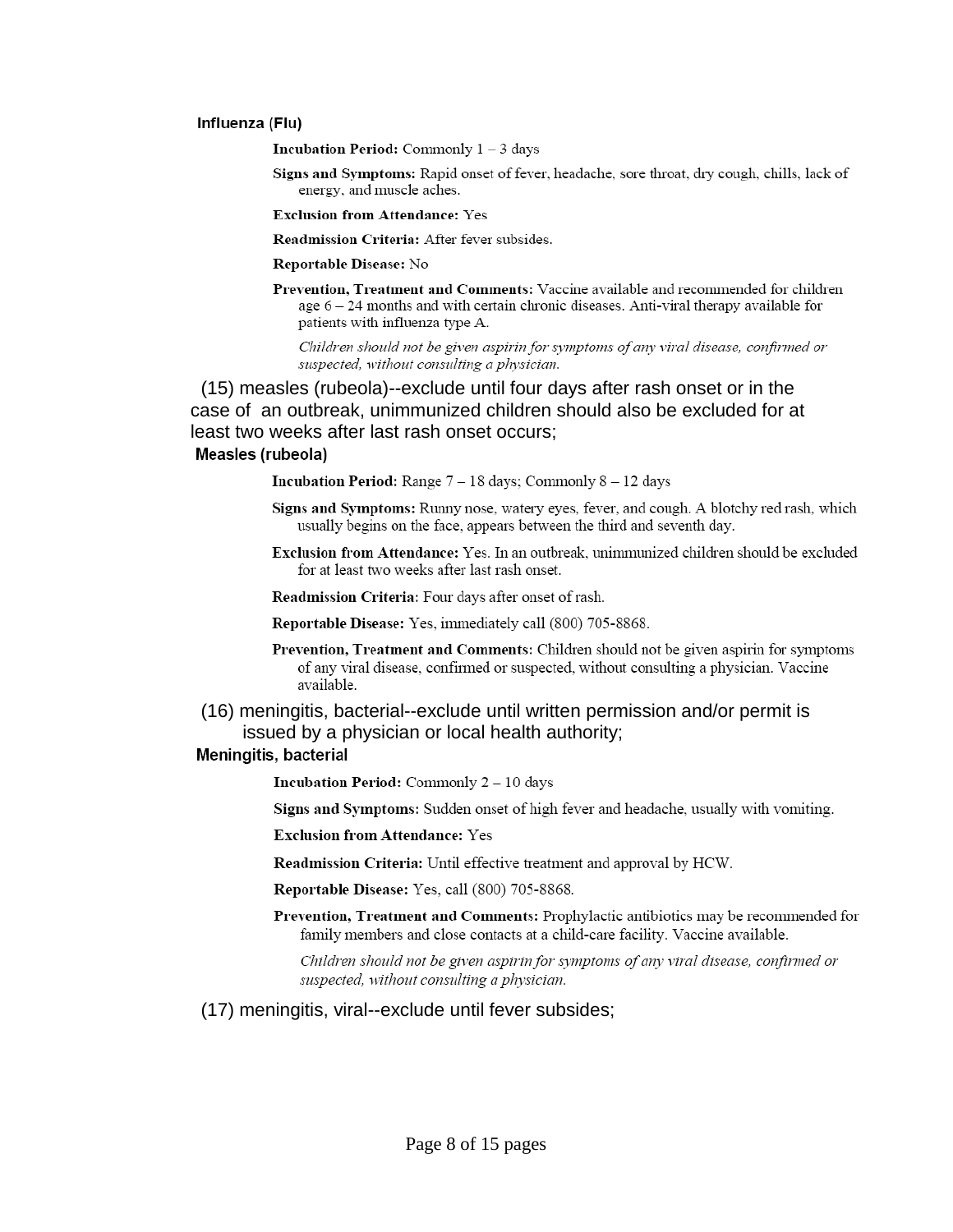# Meningitis, viral

**Incubation Period:** Commonly 2 - 10 days

Signs and Symptoms: Sudden onset of fever and headache, usually with vomiting.

**Exclusion from Attendance:** No, unless fever is present.

Readmission Criteria: When fever subsides.

Reportable Disease: Yes, call (800) 705-8868.

**Prevention, Treatment and Comments: Teach importance of hand washing.** 

Children should not be given aspirin for symptoms of any viral disease, confirmed or suspected, without consulting a physician.

(18) mumps--exclude until nine days after the onset of swelling; **Mumps** 

**Incubation Period:** Range  $12 - 25$  days. Commonly  $16 - 18$  days

Signs and Symptoms: Swelling over jaw in front of one or both ears. Pain in cheeks made worse by chewing.

**Exclusion from Attendance: Yes** 

Readmission Criteria: After nine days from the onset of swelling.

Reportable Disease: Yes, call (800) 705-8868.

Prevention, Treatment and Comments: Vaccine available.

Children should not be given aspirin for symptoms of any viral disease, confirmed or suspected, without consulting a physician.

(19) pertussis (whooping cough)--exclude until completion of five days of antibiotic therapy;

## Pertussis (whooping cough)

**Incubation Period:** Range  $6 - 21$  days. Commonly  $7 - 10$  days.

Signs and Symptoms: Low-grade fever, runny nose, and cough lasting about two weeks, followed by paroxysmal coughing spells and "whoop" on inspiration.

**Exclusion from Attendance: Yes** 

Readmission Criteria: After completion of five days of antibiotic therapy

Reportable Disease: Yes, immediately call (800) 705-8868.

Prevention, Treatment and Comments: Vaccine available. Un-immunized contacts should be immunized and receive antibiotic prophylaxis. Adults with persistent cough greater than 2 weeks should be evaluated.

Children should not be given aspirin for symptoms of any viral disease, confirmed or suspected, without consulting a physician.

(20) ringworms—includes all types as outlined in the Communicable Disease Chart for Schools & Child Care Centers.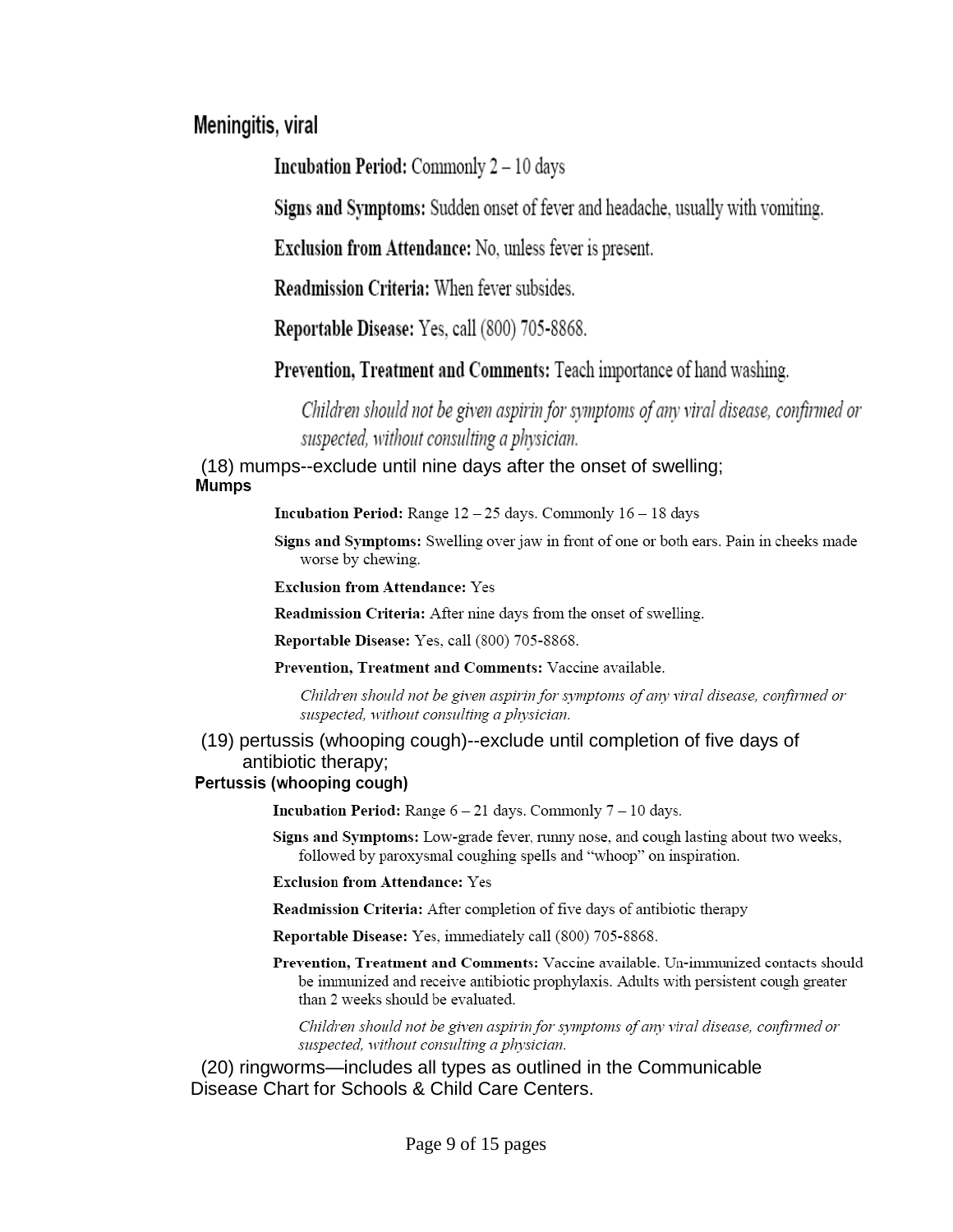#### Ringworm of the body

**Incubation Period:** Commonly 4 - 10 days

Signs and Symptoms: Slowly spreading, flat, scaly, ring-shaped lesions on skin. The margins may be reddish and slightly raised.

**Exclusion from Attendance: No** 

Readmission Criteria: N/A

#### Reportable Disease: No

Prevention, Treatment and Comments: Treatment is recommended. Keep lesions covered. A fungal infection.

Children should not be given aspirin for symptoms of any viral disease, confirmed or suspected, without consulting a physician.

#### Ringworm of the scalp

**Incubation Period:** Commonly  $10 - 21$  days

Signs and Symptoms: Slowly spreading, balding patches on scalp with broken-off hairs.

**Exclusion from Attendance: Yes** 

**Readmission Criteria:** After treatment has begun.

#### Reportable Disease: No

Prevention, Treatment and Comments: Teach importance of not sharing combs, brushes, hats, and coats. A fungal infection.

Children should not be given aspirin for symptoms of any viral disease, confirmed or suspected, without consulting a physician.

(21) rubella (German measles)--exclude until seven days after rash onset or in the case of an outbreak, unimmunized children should be excluded for at least three weeks after last rash onset occurs; Rubella (German measles)

**Incubation Period:** Range  $14 - 23$  days. Commonly  $16 - 18$  days

Signs and Symptoms: Cold-like symptoms. Swollen, tender glands at the back of the neck. Fever. Changeable pink rash on face and chest.

#### **Exclusion from Attendance: Yes**

Readmission Criteria: Seven days after onset of rash. In an outbreak, un-immunized children and pregnant women should be excluded for at least three weeks after last rash onset.

Reportable Disease: Yes, call (800) 705-8868 within one working day.

Prevention, Treatment and Comments: Vaccine available.

Children should not be given aspirin for symptoms of any viral disease, confirmed or suspected, without consulting a physician.

#### (22) salmonellosis--exclude until diarrhea and fever subside;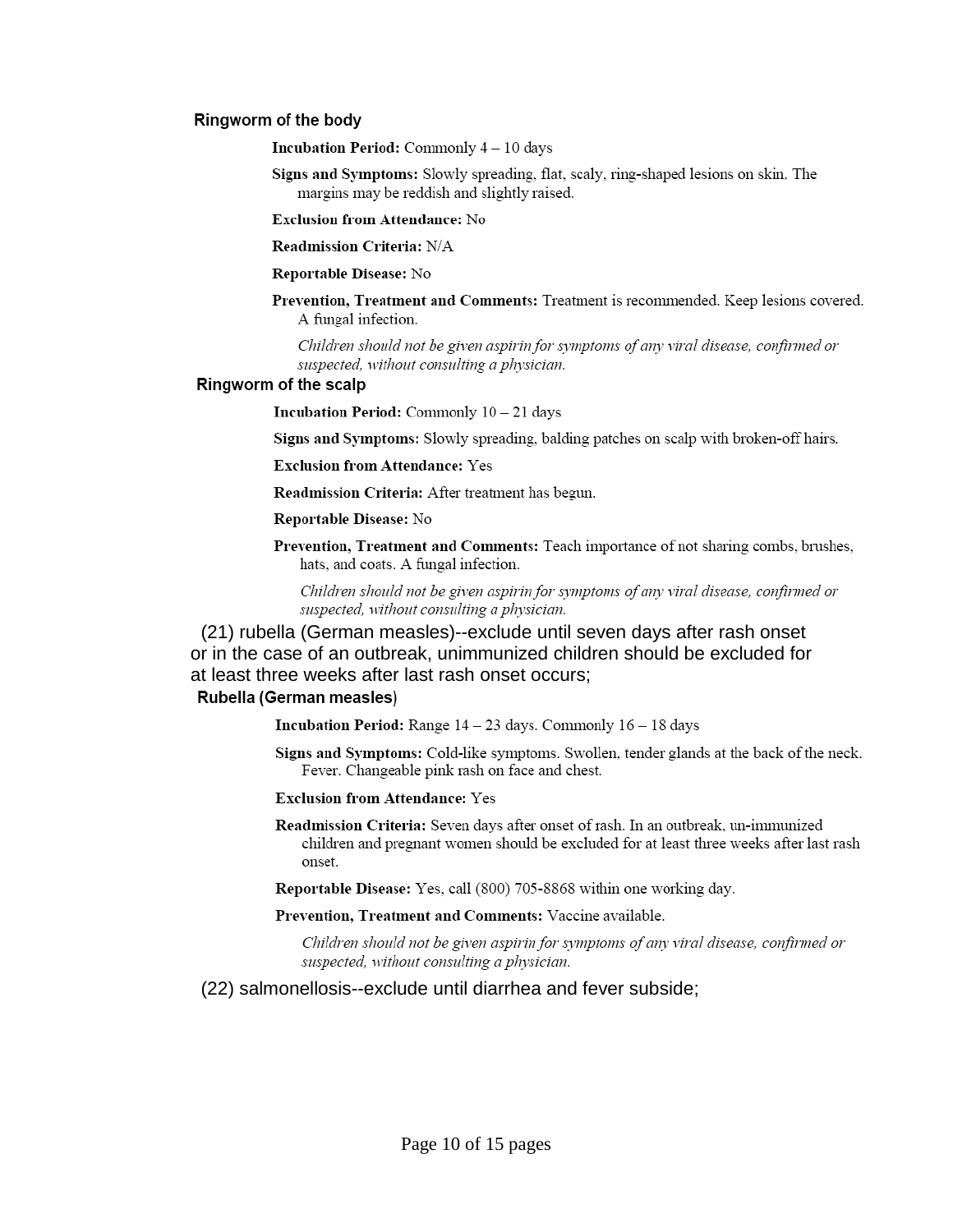# **Salmonellosis**

**Incubation Period:** Range  $6 - 72$  hours. Commonly  $12 - 36$  hours.

Signs and Symptoms: Sudden onset of fever, abdominal pain, diarrhea, and sometimes vomiting.

**Exclusion from Attendance: Yes** 

**Readmission Criteria:** After diarrhea and fever subside.

**Reportable Disease:** Yes, call (800) 705-8868.

**Prevention, Treatment and Comments: Teach importance of hand washing. Frequently a** foodborne infection.

Children should not be given aspirin for symptoms of any viral disease, confirmed or suspected, without consulting a physician.

(23) scabies--exclude until treatment has begun; **Scabies** 

**Incubation Period:** First infection:  $2 - 6$  weeks. Repeat infection:  $1 - 4$  days

Signs and Symptoms: Small, raised, red bumps or blisters on skin with severe itching. Often the thighs, arms, and webs of fingers.

**Exclusion from Attendance: Yes** 

Readmission Criteria: After treatment has begun.

#### Reportable Disease: No

Prevention, Treatment and Comments: Teach importance of not clothing. May have rash after treatment, but will subside.

Children should not be given aspirin for symptoms of any viral disease, confirmed or suspected, without consulting a physician.

# (24) shigellosis--exclude until diarrhea and fever subside;

## **Shigellosis**

**Incubation Period:** Range  $1 - 7$  days. Commonly  $2 - 3$  days.

Signs and Symptoms: Sudden onset of fever, vomiting, and diarrhea which may be bloody.

**Exclusion from Attendance: Yes** 

Readmission Criteria: After diarrhea and fever subside.

Reportable Disease: Yes, call (800) 705-8868.

Prevention, Treatment and Comments: Teach importance of hand washing. Can spread quickly in child-care facilities.

Children should not be given aspirin for symptoms of any viral disease, confirmed or suspected, without consulting a physician.

(25) streptococcal sore throat and scarlet fever--exclude until 24 hours from time antibiotic treatment was begun and fever subsided; and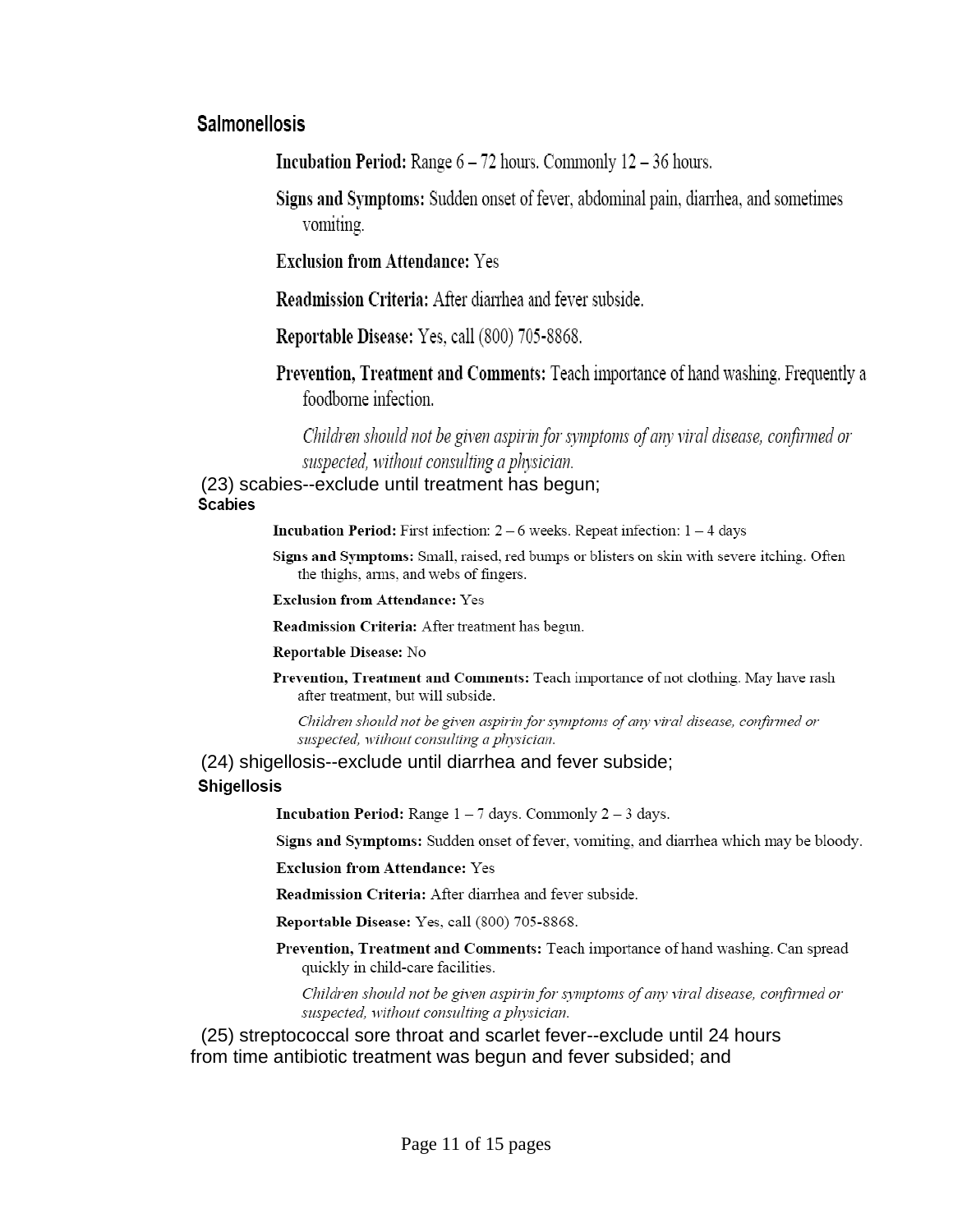## Streptococcal sore throat and scarlet fever

**Incubation Period:** Commonly  $1 - 3$  days

Signs and Symptoms: Fever, sore throat, often with large, tender Iymph nodes in neck. Scarlet fever-producing strains of bacteria cause a fine, red rash that appears  $1 - 3$  days after onset of sore throat.

## **Exclusion from Attendance: Yes**

Readmission Criteria: Twenty-four hours after antibiotic treatment has begun and fever subsides.

## Reportable Disease: No

Prevention, Treatment and Comments: Teach importance of covering mouth when coughing or sneezing. Streptococcal sore throat can only be diagnosed with a laboratory test.

Children should not be given aspirin for symptoms of any viral disease, confirmed or suspected, without consulting a physician.

(26) tuberculosis, pulmonary--exclude until antibiotic treatment has begun and a physician's certificate or health permit obtained.

## Tuberculosis, Pulmonary

**Incubation Period:** Commonly 2 - 12 weeks

- Signs and Symptoms: Gradual onset, fatigue, anorexia, fever, failure to gain weight, and cough.
- **Exclusion from Attendance: Yes**
- Readmission Criteria: After antibiotic treatment has begun, AND a physician's certificate or health permit obtained.
- Reportable Disease: Yes, call (800) 705-8868 within one working day.
- Prevention, Treatment and Comments: All classroom contacts should have TB skin tests. Antibiotic prophylaxis recommended for newly positive reactors. Call the TB control program at your local health department for contact testing.

Children should not be given aspirin for symptoms of any viral disease, confirmed or suspected, without consulting a physician.

(c) Further by state law, owners or operators of a child-care facility, or the school administrator, such as SPCAA or it's partners shall exclude from attendance any child having or suspected of having a communicable disease designated by the commissioner of health (commissioner) as cause for exclusion until one of the criteria listed in subsection (d) of this section is fulfilled.

(d) Any child excluded for reason of communicable disease may be readmitted, as determined by the health authority, by submitting:

(1) a certificate of the attending physician, advanced practice nurse, or physician assistant attesting that the child does not currently have signs or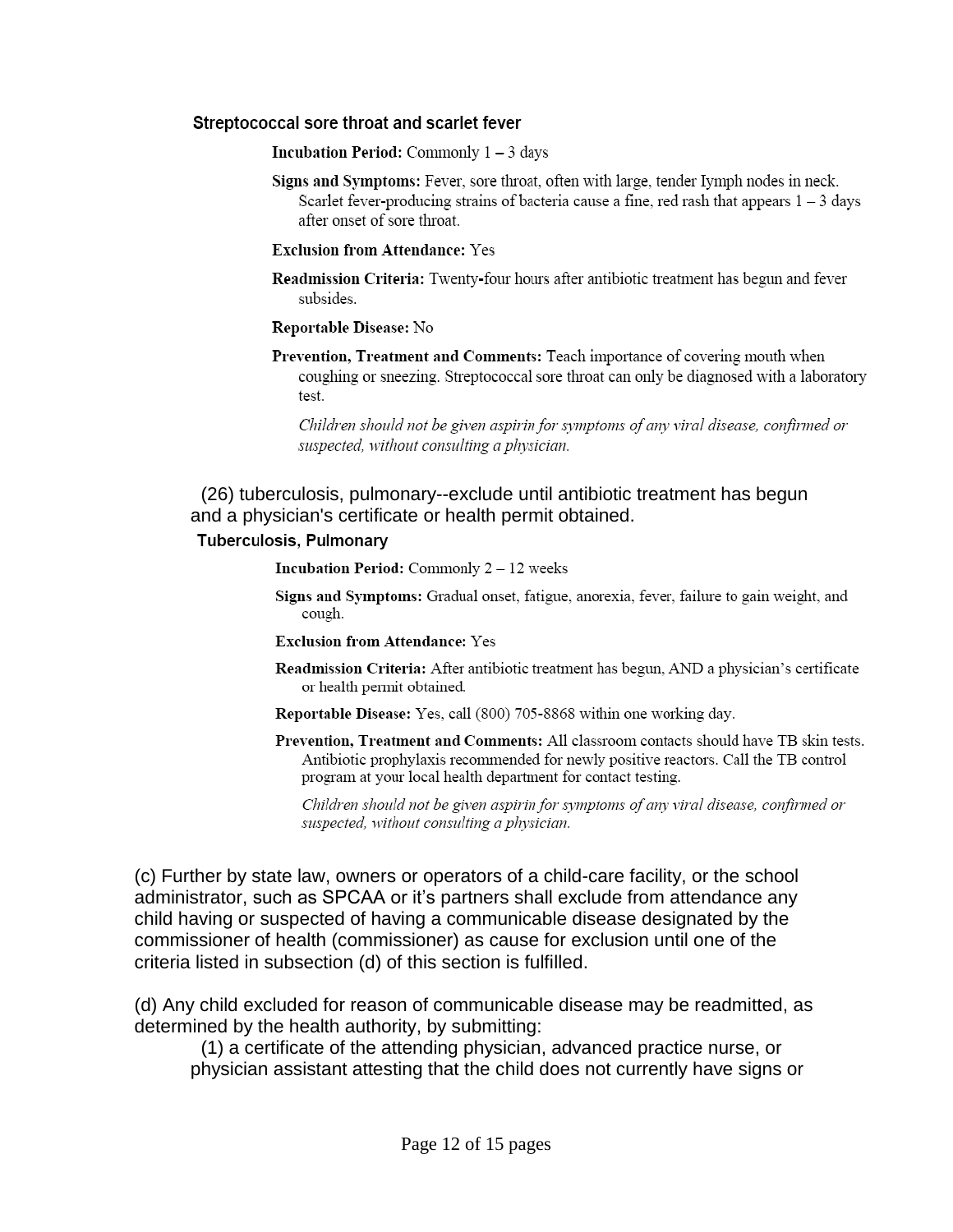symptoms of a communicable disease or to the disease's noncommunicability in a child-care or school setting;

- (2) a permit for readmission issued by a local health authority; or
- (3) readmission criteria as established by the commissioner.
- (e.) Notifications
	- 1. The Center Director should be alerted if any person (child, staff or volunteer) is suspected of having a communicable/infectious disease.. (See list of communicable and infectious diseases are listed above. )
	- 2. The Center Director (CD) will notify the child's parent immediately after a child has signs or symptoms that indicates s/he may have an illness requiring exclusion from the center. Parent (s) or emergency contacts should pick up the child if she/he appears to have symptoms of a communicable disease or becomes ill at school.

Center staff will utilize the child exclusion guidance provided in section (a) above. When necessary the Health Manager will be contacted for assistance to insure the processes and policies are followed. Based on the individual circumstances, the Health Manager will make further inquiries to health professionals as needed.

The expectation is that the parent or emergency contact will pick up the child and provide appropriate medical treatment for the child and that the child will not return to the center until the condition is no longer contagious.

# **Procedure for Caring for a Sick Child While Waiting for the Parents to come to the Center.**

- A. Isolate child from the other children in a way that is nurturing to child and as much as classroom/office space allows.
- B. When needed provide the child with a resting mat to lay on while they are waiting. (the mat needs to be labeled for "sick" Child")
- C. Mat used for child resting and toys played with while waiting for parent to arrive must be sanitized following use.
- D. Take child's temperature when any of the following signs are present: Nausea, vomiting, flushed cheeks, warm to the touch on the

back of your hand, diarrhea, excessive coughing, or fatigue E. Turn the digital thermometer on, the power button is on the

- end or near area displaying temperature.
- F. Place a thermometer probe cover over the portion of thermometer that will be placed in the child's mouth.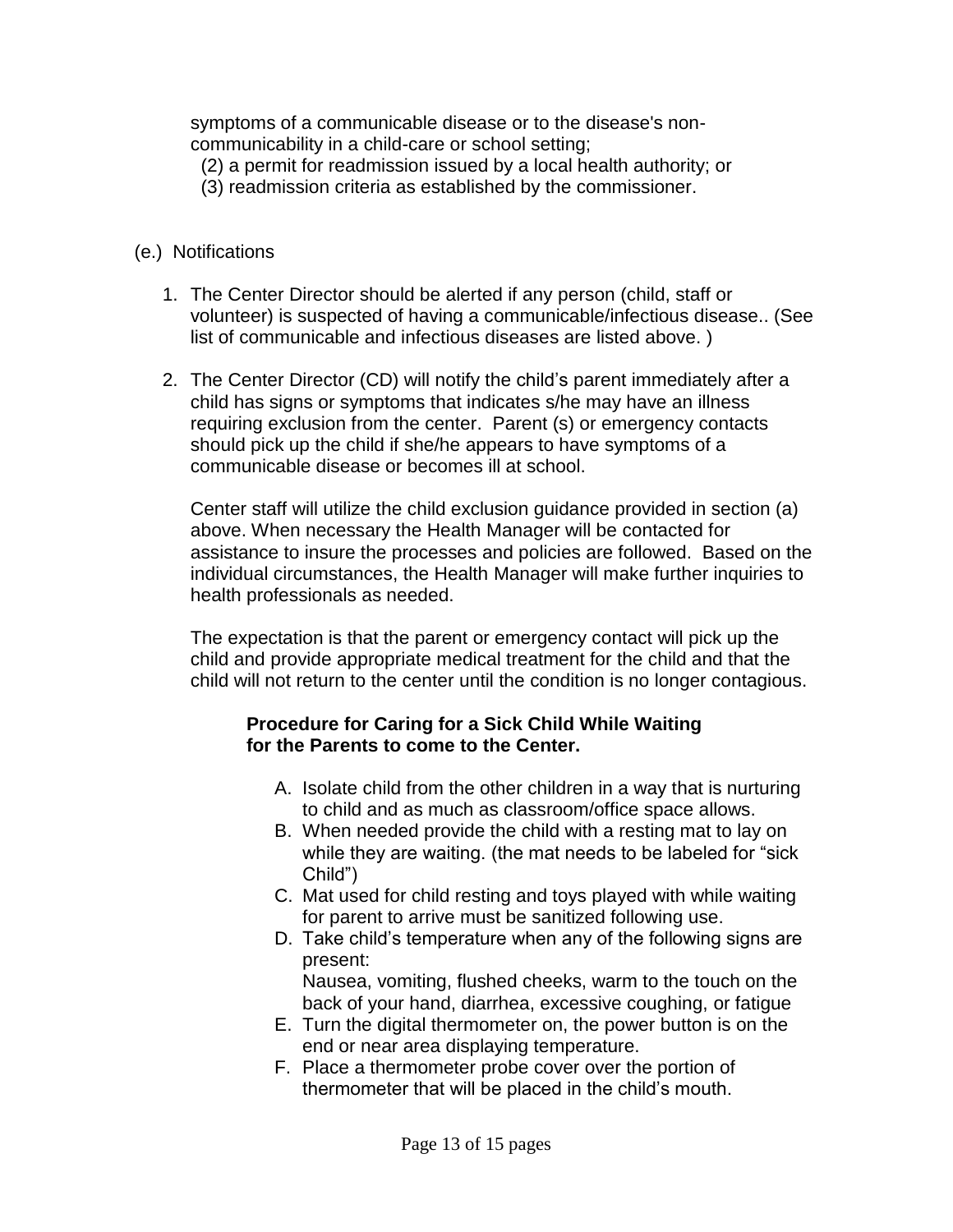- G. Have child hold it under their tongue until the temperature is displayed (typically this is less than two minutes, sometimes within 30 seconds). The child may need help holding the thermometer still in her/his mouth. A normal temperature is 98.6 degrees F. A temperature of 100.4 warrants a call to the parent or guardian to let them know that their child is sick and they need to come pick them up as soon as possible.
- H. Each site has a  $2^{nd}$ . Digital thermometer to be used as a back up thermometer.
- 3. Based on the guidance from child care licensing and the Center for Disease Control (CDC), the Center Director is required to notify others of specific illnesses.

If required, the Center Director (CD) will notify other parents with the following processes:

- A. If the Center Director becomes aware that a child in care, staff or volunteer has contracted a communicable disease that requires a report to the Texas Department of Health, the Center Director will provide a written notice to all parents of children in the center within 48 hours or less. The notice will contain information about the illness and individual identity will be treated as confidential.
- B. When there is an outbreak of lice or other infestation in the group, the Center Director will notify the parents immediately (best practice). By either posting a dated written notice in the center in a prominent and publicly accessible place or sending an individual note to each parent. Child Care Licensing (746.307) gives up to 48 hours for parents to be notify.

5. Documentation will occur on the attendance report for children who are sent home because they are not feeling well and/or suspected of having a communicable disease or infestation.

# **Procedures for Staff, Volunteers or Other Adults**

Staff, volunteers or other adults must not come to work when they are ill. If a staff member has any of the signs or symptoms described in the child exclusion guidelines, they are to report this to the Center Director or their immediate supervisor.